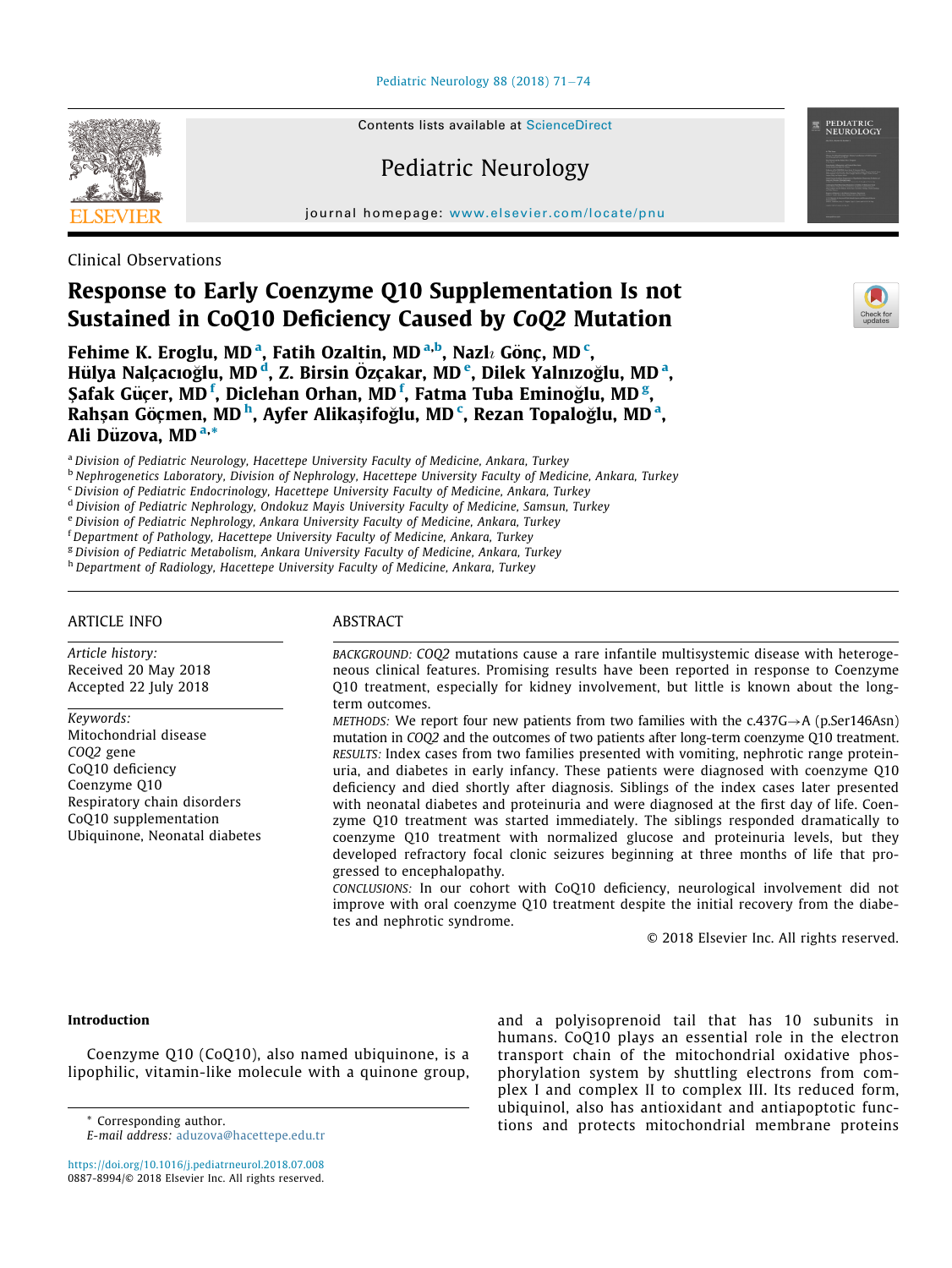<span id="page-1-0"></span>

FIGURE 1. Diffusion-weighted imaging (DWI; b-factor, 1000 s/mm $^2$ ) of Patient 1 shows bilateral asymmetrical restricted diffusion associated with cytotoxic oedema in the perirolandic cortices (trace image, A, and apparent diffusion coefficient map, B). An axial T2-weighted image reveals hyperintense signal changes in the bilateral fronto-parietal cortico-subcortical regions (C). A fluid-attenuated inversion recovery (FLAIR) image demonstrates a subcortical cystic encephalomalacia (arrow) in the left superior temporal gyrus (D).

from oxidative damage induced by reactive oxygen species. $1,2$ 

CoQ10 is located in the inner mitochondrial membrane and is synthesized endogenously by a multienzyme complex encoded by several human  $COQ$  genes.<sup>[1](#page-3-0)</sup> Mutations in these genes have been linked to certain clinical phenotypes that involve the central nervous system (CNS), skel-etal muscle, and kidneys.<sup>[1](#page-3-0)</sup> One of the genes involved in CoQ10 synthesis is COQ2, which encodes 4-hydroxybenzoate polyprenyltransferase. Primary CoQ10 deficiency due to COQ2 mutations has been rarely reported in the literature with the few cases described as having heterogeneous clinical features ranging from infantile multisystemic disease associated with neurological symptoms to isolated nephropathy.<sup>[3,4](#page-3-1)</sup> Recently, oral supplementation with CoQ10 has reportedly improved some of these clinical symptoms in instances of early diagnosis, with especially promising results for kidney involvement, but there is little knowledge about the response of these patients to long-term treatment.<sup>[1,5](#page-3-0)</sup>

We report four new patients with CoQ10 deficiency from two unrelated families with a defined homozygous  $c.437G \rightarrow A$  (p.Ser146Asn) mutation in COQ2 who presented with neonatal diabetes and proteinuria that progressed to refractory seizures and neurological deterioration.[3](#page-3-1) The index cases were diagnosed after death; their siblings were diagnosed in the neonatal period and were placed on CoQ10 treatment immediately after diagnosis. One of the patients received CoQ10 treatment for as long as 2.5 years.

### Patient descriptions

**Patient 1** was born by urgent Caesarean section after 34 weeks of uneventful pregnancy due to oligohydramnios in the third trimester and a nonreactive stress test. The Apgar scores were 9/10/10. He was hospitalized for prematurity follow-up. At the fourth day of life, his blood glucose was 600 mg/dL while on enteral feeding, and he had a concomitant low C peptide level (0.34 ng/ mL  $[0.9 - 7.1]$ ). Insulin infusion was started, followed by subcutaneous NPH insulin (neutral protamine Hagedorn; an intermediate-acting insulin). The patient tested negative for anti-insulin, anti-islet cell, and anti-GAD antibodies. A genetic evaluation for neonatal diabetes including KCNJ11, ABCC8, INS, and EIF2AK3 was negative. Routine laboratory tests revealed proteinuria (with a urinary protein (mg)/creatinine (mg) ratio [U-PCR] of 4), hyponatremia (Na 129 mEq/L) and low albumin levels (2.9 mg/dL). Urine protein electrophoresis was consistent with glomerular proteinuria. A renal biopsy showed unremarkable changes based on examination with a light microscope. At two months of age, the patient began to have jerky movements in all his extremities. Electroencephalography revealed a bilateral frontal spike and wave discharges. Visual evoked potentials reflected delayed P1 latencies, and electroretinography showed no response. Brain magnetic resonance imaging (MRI) showed acute cytotoxic oedema on diffusion-weighted imaging ([Fig 1A](#page-1-0)).

The patient had also developed severe hyponatremia, hyperkalemia, and metabolic acidosis with increased lactate levels. Liver enzymes gradually increased, and an abdominal MRI showed normal liver parenchyma and an atrophic pancreas. Electron microscopy of the kidney biopsy revealed that the podocyte cell bodies were filled with numerous dysmorphic mitochondria, lacking cristae ([Fig 2](#page-2-0)), suggesting a mitochondrial disease.

Oral CoQ10 (ubiquinol, 30 mg/kg/day, soft-gel capsules, in three doses) was started at three months of age. Despite this treatment, the patient had medically refractory seizures, developed severe encephalopathy, hypotonia, respiratory failure, and eventually died at age 4.5 months. Genetic analysis revealed a homozygous  $c.437G \rightarrow A$  (p.Ser146Asn) mutation in COO2.

Patient 2 was the sister of Patient 1. She was born after thirty-seventh weeks of gestation by urgent Caesarean section due to oligohydramnios and bradycardia. She had an elevated glucose level of 274 mg/dL in the first hours of life with a concomitant low C-peptide level of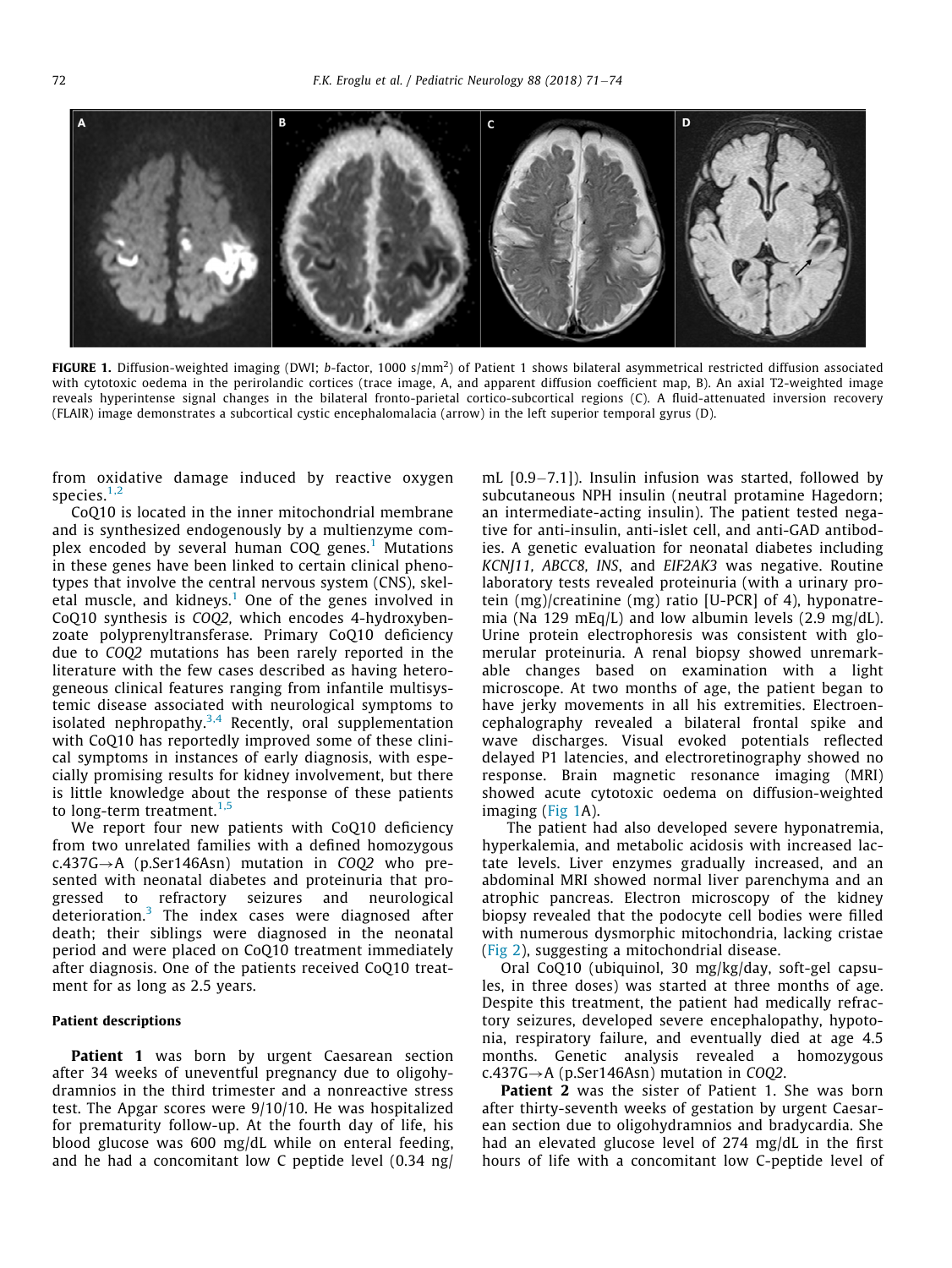<span id="page-2-0"></span>

FIGURE 2. Electron microscopy of renal biopsy of Patient 1 showing a marked proliferation of pleomorphic mitochondria and diffuse effacement of foot processes in the podocytes.

0.21 ng/mL (0.9 to 7.1) and insulin of 1.09 mIU/L (1.9 to 2.3). Insulin infusion was commenced with a diagnosis of neonatal diabetes. She had mild metabolic acidosis with increased lactate levels, hyponatremia (125 mEq/L), and proteinuria (U-PCR 8.04 mg/mg). CoQ10 (ubiquinol, 30 mg/kg/day, soft-gel capsules, in three doses) was started immediately based on the diagnosis of the index case (Patient 1). She responded to treatment with recovery of lactic acidosis on the third day. Her blood glucose level normalized by the sixth day, and insulin treatment was discontinued. U-PCR decreased to 0.69 (mg/mg), and she was discharged with oral sodium, captopril, and CoQ10 supplementation. Genetic analysis showed that the patient had the same homozygous mutation (c.437G $\rightarrow$ A [p.Ser146Asn]) as her brother.

While continuing the oral CoQ2 supplements (soft-gel capsules) at two months of age, she presented with focal clonic seizures and electroencephalography showed right central ictal discharges; brainstem auditory evoked potentials and visual evoked potentials showed no response. A brain MRI revealed lesions that were similar to those of her brother. Her blood glucose, sodium, and urine protein levels were normal. On follow-up, despite antiepileptics and CoQ10 treatments, she showed profound neurological deterioration with encephalopathy and refractory seizures.

At age 18 months, she required mechanical ventilation through a tracheostomy for respiratory difficulties. During times of stress, especially infections, her blood glucose levels increased without a corresponding increase in HbA1C, and she needed temporary low doses of insulin. At 25 months of age, her glucose level rose to 397 mg/dL with a HbA1C level of 8.8% (4 to 6.5). Regular NPH insulin (0.8 U/kg/day) was started regularly. After three months, her HbA1c decreased to 7.6%. Even though she remained on the same dose (30 mg/kg/day) of CoQ10 therapy, by 24 months of age, her urine protein excretion reached a nephrotic range with normal serum albumin and

creatinine levels. At 30 months of age, she was hospitalized with pneumonia and acute kidney injury. Her creatinine levels returned to a normal range with supportive therapy, but one month later she was hospitalized with sepsis, required peritoneal dialysis and died from multiorgan failure. At 31 months of age she had microcephaly (head circumference 45 cm; less that third percentile) despite having a normal weight (15 kg, seventy-fifth percentile) and height (90 cm, twenty-fifth percentile).

Patient 3 was a four-month-old girl referred for intractable vomiting, poor weight gain, and marked proteinuria. Laboratory examination revealed nephrotic range proteinuria (139 mg/m<sup>2</sup>/h), hypoalbuminemia, and lactic acidosis. A renal biopsy showed a fetal glomerular appearance and visceral epithelial hypertrophy. The tubulointerstitial area was normal with mild oedema. At three months of age, the patient began having refractory seizures and developed kidney failure. Despite supportive treatment that included peritoneal dialysis, she died at six months of age due to respiratory distress and multiorgan failure. Postmortem genetic evaluation revealed a homozygous  $c.437G \rightarrow A$  (p.Ser146Asn) mutation in COQ2.

Patient 4, the brother of Patient 3, was born by Caesarean at the thirty-seventh week of gestation due to preterm labour and fetal distress. On his fifth day of life, he was admitted to the hospital due to poor feeding; CoQ10 therapy (ubiquinol, 30 mg/kg/day, soft-gel capsules, in three doses) was instituted immediately based on his sister's diagnosis. A laboratory evaluation showed hyponatremia (124 mEq/L), marked proteinuria (U-PCR 8.9 mg/ mg), and hyperglycaemia, which indicated insulin therapy. After a month of CoQ10 supplementation, his proteinuria (U-PCR 0.68 mg/mg) decreased, his albumin levels increased (3.6 g/dL) and insulin was stopped. At 3.5 months of age, he began to have focal clonic seizures. Despite a gradual CoQ10 dose increase to 60 mg/kg/day, the seizures continued, and the patient deteriorated neurologically. A brain MRI showed cortical and subcortical stroke-like lesions in the frontal, insular, and temporal regions with diffuse cerebral atrophy. The disease course was further complicated by infections and resulted in death at 14 months of age.

## Discussion

Since most patients with CoQ10 deficiency die before diagnosis, there are limited and conflicting reports on the effects of CoQ10 treatment.<sup>[1,2](#page-3-0),[5,6](#page-3-2)</sup> Desbats et al.<sup>[1](#page-3-0)</sup> suggested that renal, CNS, and muscular symptoms respond well to treatment, but the clinical response to CoQ10 supplementation has been unclear in most of the CoQ2-deficient patients reported so far. $6$  In our patients, at early stages, peripheral tissues like the kidney and pancreas seemed to respond to CoQ10 therapy with a dose of 30 mg/kg/ day; however, neurological features impeded the prognosis. In Patient 1, CoQ10 treatment was not started until the late stages of the disease, and his unsatisfactory result may be attributed to irreversible structural changes. In Patients 2 and 4, the CoQ10 treatments were started immediately after birth. These patients remained neurologically stable for two to three months, but they